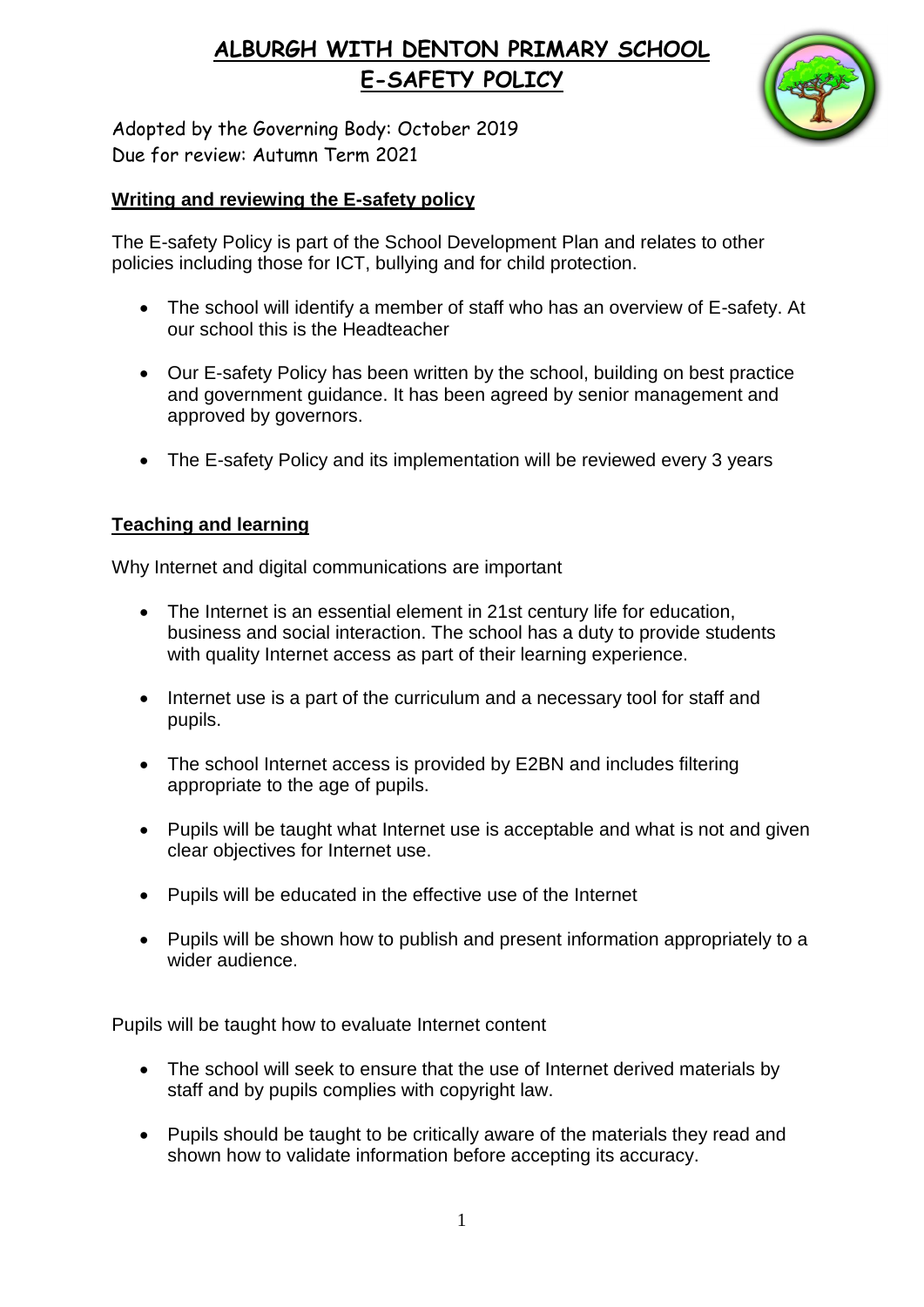

Adopted by the Governing Body: October 2019 Due for review: Autumn Term 2021

• Pupils will be taught how to report unpleasant Internet content e.g. using the CEOP Report Abuse icon or Hector Protector.

#### **Managing Internet Access**

Information system security

- School ICT systems security will be reviewed regularly
- Virus protection will be updated regularly
- Security strategies will be discussed with the Local Authority

#### **E-mail**

- Pupils and staff may only use approved e-mail accounts on the school system.
- Pupils must immediately tell a teacher if they receive offensive e-mail
- Pupils must not reveal personal details of themselves or others in e-mail communication, or arrange to meet anyone without specific permission.
- Staff to pupil email communication must only take place via a school email address or from within the learning platform and will be monitored.
- Incoming e-mail should be treated as suspicious and attachments not opened unless the author is known.
- The school will consider how e-mail from pupils to external bodies is presented and controlled.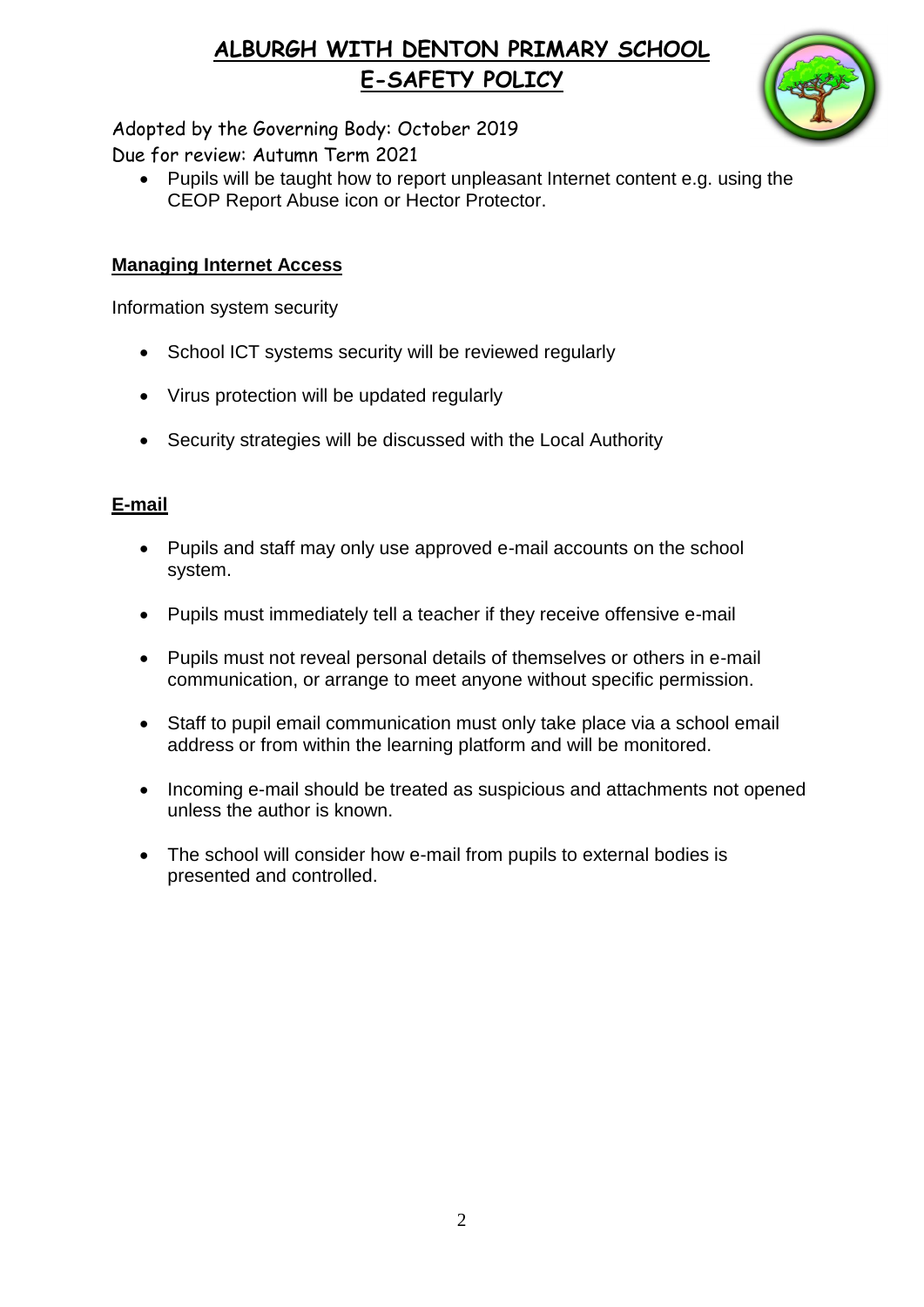

Adopted by the Governing Body: October 2019 Due for review: Autumn Term 2021

#### **Published content and the school web site**

- The contact details on the Web site should be the school address, e-mail and telephone number. Staff or pupils personal information will not be published.
- Kelly Francis will take overall editorial responsibility and ensure that content is accurate and appropriate.

#### **Publishing photographs, images and work**

- Photographs that include pupils will be selected carefully and will not enable individual pupils to be clearly identified. The school will look to seek to use group photographs rather than full-face photos of individual children.
- Pupils' full names will be avoided on the Web site or learning platform, as appropriate, including in blogs, forums or wikis, particularly in association with photographs.
- Written permission from parents or carers will be obtained before photographs or images of pupils are published
- Permission from adults will be obtained before their names, photographs or images of themselves are published
- Parents should be clearly informed of the school policy on image taking and publishing, both on school and independent electronic repositories

#### **Social networking and personal publishing on the school learning platform**

- The school will control access to social networking sites, and consider how to educate pupils in their safe use e.g. use of passwords.
- All users will be advised never to give out personal details of any kind which may identify them, anybody else or their location.
- Pupils must not place personal photos on any social network space provided in the school learning platform without permission.
- Pupils, parents and staff will be advised on the safe use of social network spaces
- Pupils will be advised to use nicknames and avatars when using social networking sites.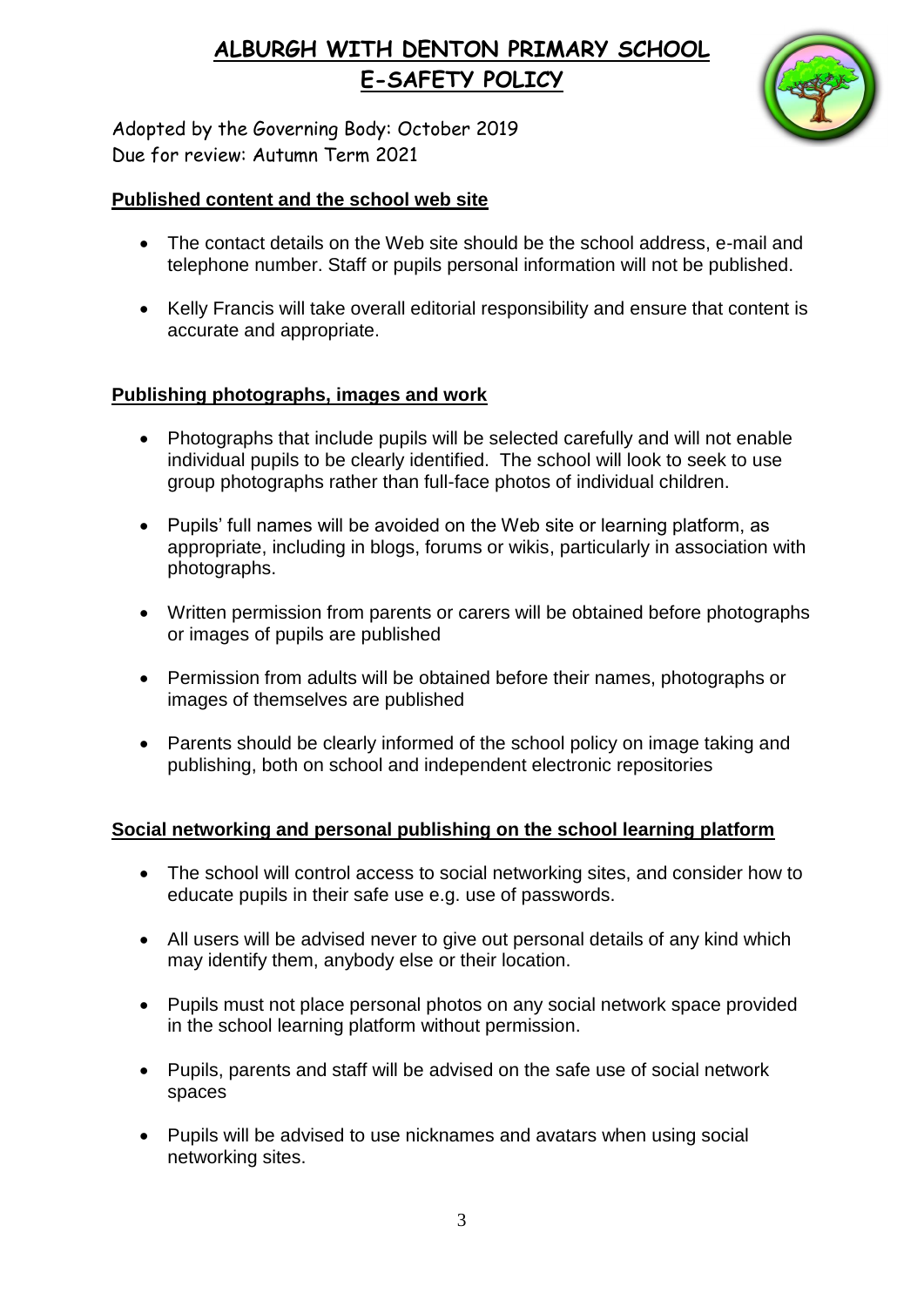

Adopted by the Governing Body: October 2019 Due for review: Autumn Term 2021

#### **Managing filtering**

- The school will work in partnership with Norfolk Children's Services to ensure systems to protect pupils are reviewed and improved.
- If staff or pupils come across unsuitable on-line materials, the site must be reported to the nominated member of staff.
- The school will ensure that regular checks are made to ensure that the filtering methods selected are appropriate, effective and reasonable.

#### **Managing videoconferencing**

- Videoconferencing will use the educational broadband network to ensure quality of service and security rather than the Internet.
- Pupils should ask permission from the supervising teacher before making or answering a videoconference call.
- Videoconferencing will be appropriately supervised for the pupils' age.

#### **Managing emerging technologies**

 Emerging technologies will be examined for educational benefit and a risk assessment will be carried out before use in school is allowed.

#### **Other devices**

- Mobile phones and associated cameras will not be used during lessons or formal school time except as part of an educational activity.
- The sending of abusive, offensive or inappropriate material is forbidden.
- Games machines including the Sony Playstation, Microsoft Xbox and others have Internet access which may not include filtering. Care will be taken with their use within the school use.
- Staff should not share personal telephone numbers with pupils and parents. (A school phone will be provided for staff where contact with pupils is required).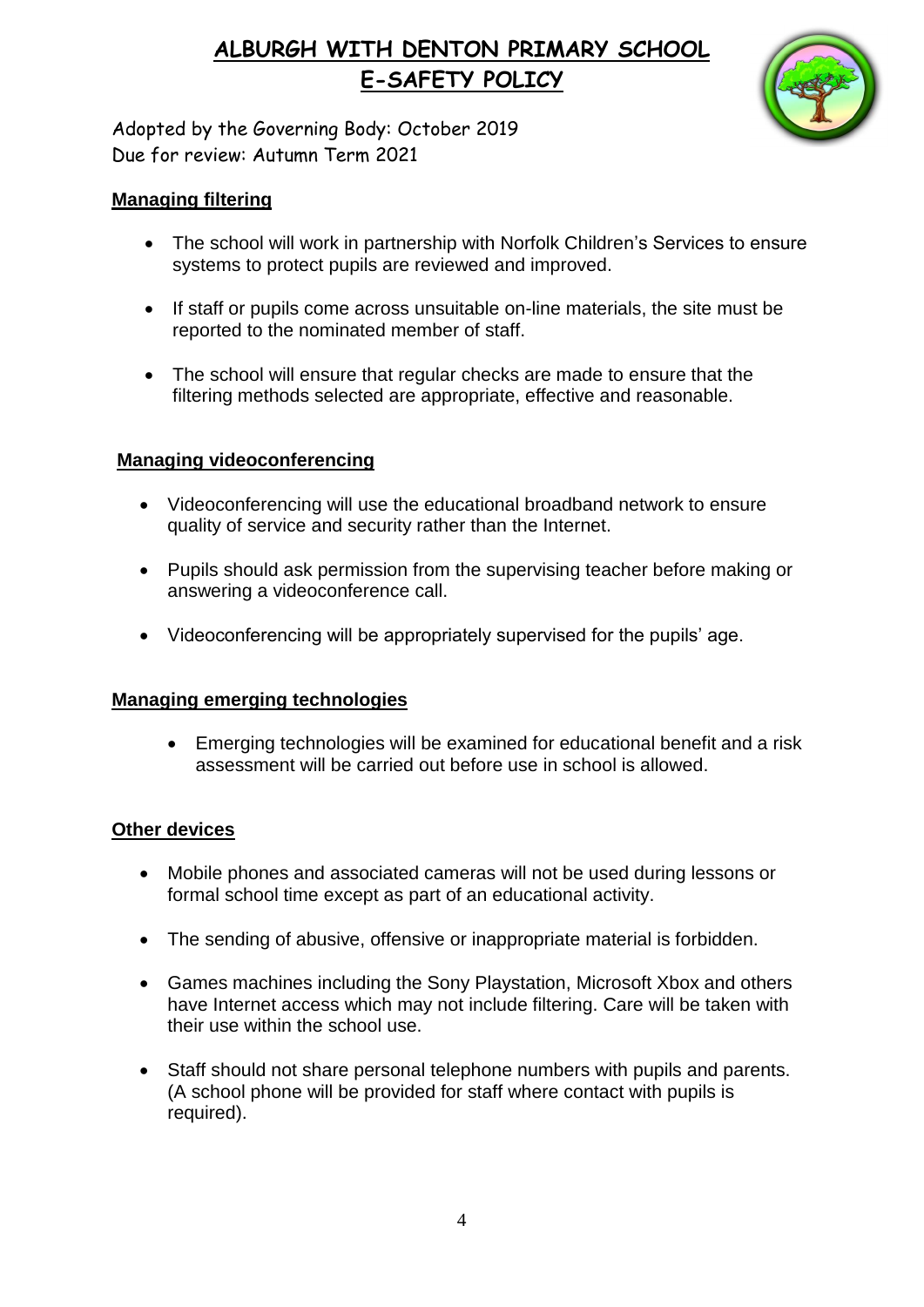

Adopted by the Governing Body: October 2019 Due for review: Autumn Term 2021

#### **Protecting personal data**

 Personal data will be recorded, processed, transferred and made available according to the Data Protection Act 1998.

#### **Policy Decisions**

#### **Authorising Internet access**

- All staff must read and sign the 'Staff Code of Conduct for ICT' before using any school ICT resource.
- The school will maintain a current record of all staff and pupils who are granted access to school ICT systems.
- Parents will be asked to sign and return a consent form.
- Pupils must agree to comply with the Responsible Internet Use statement before being granted Internet access.
- Any person not directly employed by the school will be asked to sign an 'acceptable use of school ICT resources' form before being allowed to access the Internet on the school site.

#### **Assessing risks**

- The school will take all reasonable precautions to prevent access to inappropriate material. However, due to the international scale and linked Internet content, it is not possible to guarantee that unsuitable material will never appear on a school computer. Neither the school nor Norfolk Children's Services can accept liability for the material accessed, or any consequences of Internet access.
- The school will audit ICT use to establish if the E-safety policy is adequate and that the implementation of the E-safety policy is appropriate and effective.

#### **Handling E-safety complaints**

- Complaints of Internet misuse will be dealt with by a senior member of staff.
- Any complaint about staff misuse must be referred to the head teacher.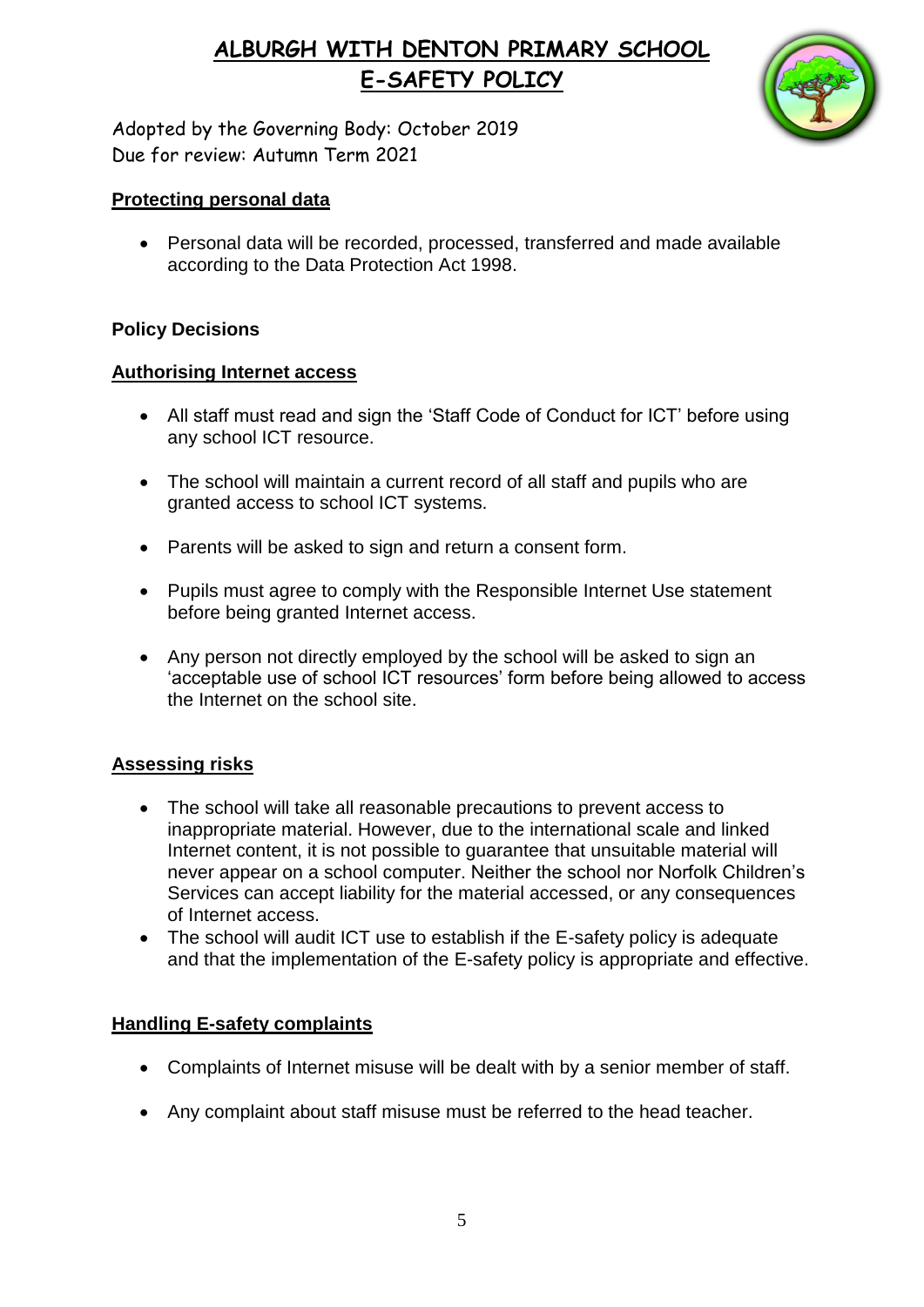

Adopted by the Governing Body: October 2019 Due for review: Autumn Term 2021

- Complaints of a child protection nature must be referred to the Senior Designated Professional for Safeguarding and dealt with in accordance with school child protection procedures.
- Pupils and parents will be informed of the complaints procedure.
- Pupils and parents will be informed of consequences for pupils misusing the Internet.

#### **Community use of the Internet**

 All use of the school Internet connection by community and other organisations shall be in accordance with the school E-safety policy.

## **Communications Policy**

#### **Introducing the E-safety policy to pupils**

- Appropriate elements of the E-safety policy will be shared with pupils
- E-safety rules will be posted in all networked rooms.
- Pupils will be informed that network and Internet use will be monitored
- Curriculum opportunities to gain awareness of E-safety issues and how best to deal with them will be provided for pupils

## **Staff and the E-safety policy**

- All staff will be given the School E-safety Policy and its importance explained
- Staff should be aware that Internet traffic can be monitored and traced to the individual user. Discretion and professional conduct is essential.
- Staff who manage filtering systems or monitor ICT use will be supervised by senior management and have clear procedures for reporting issues.

## **Enlisting parents' support**

• Parents' and carers attention will be drawn to the School E-safety Policy in newsletters, the school brochure and on the school web site.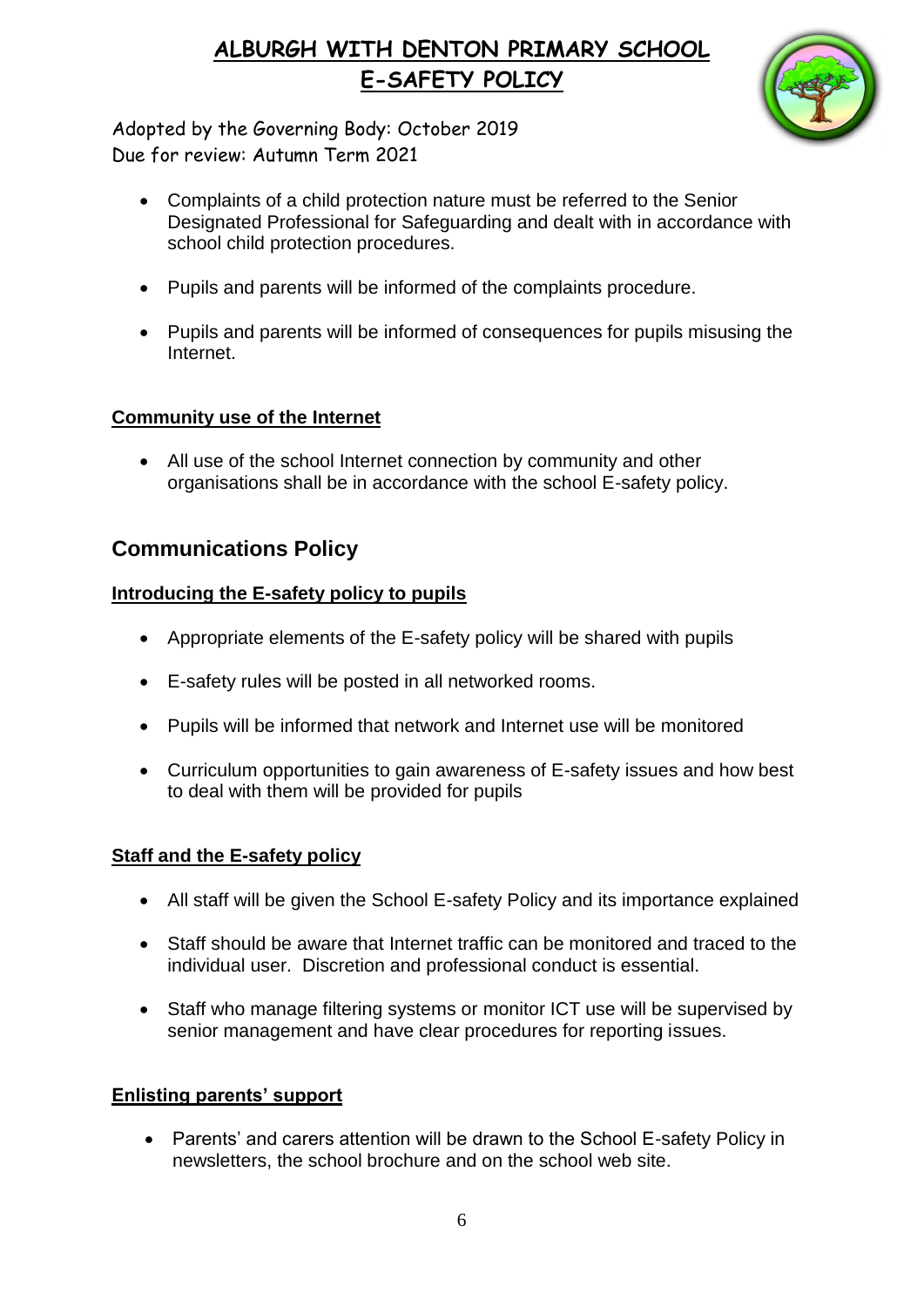

Adopted by the Governing Body: October 2019 Due for review: Autumn Term 2021

- Parents and carers will from time to time be provided with additional information on E-safety.
- The school will ask all new parents to sign the parent /pupil agreement when they register their child with the school.

# **e-safety agreement form for parents**

*Please read this form carefully and return it, signed and dated, to the school office. If you wish to discuss any aspects of the school's e-safety policy, please don't hesitate to contact us.*

**Parent / guardian name:**……………………………………………………………..

**Pupil name:** ……………………………………………………………………………….

**Pupil's registration class:** ……………………………………

As the parent or legal guardian of the above pupil(s), I grant permission for my child to have access to use the Internet, the Virtual Learning Environment, school email and other ICT facilities at school.

I know that my child has been taught how to use the internet safely and that they are fully aware of the school's rules for responsible ICT use, outlined in the Acceptable Use Policy. I also understand that my child may be informed, if the rules have to be changed during the year. I know that the latest copy of the Acceptable Use Policy, which is part of the school's e-safety policy, is available from the school office.

I accept that ultimately the school cannot be held responsible for the nature and content of materials accessed through the Internet and mobile technologies, but I understand that the school will take every reasonable precaution to keep pupils safe and to prevent pupils from accessing inappropriate materials. These steps include using a filtered internet service, secure access to email, employing appropriate teaching practice and teaching e-safety skills to pupils.

I understand that the school can check my child's computer files, and the Internet sites they visit. I also know that the school may contact me if there are concerns about my child's e-safety or e-behaviour.

I will support the school by promoting safe use of the Internet and digital technology at home and will inform the school if I have any concerns over my child's e-safety.

**Parent's signature:**……………………………………………. **Date:**………………….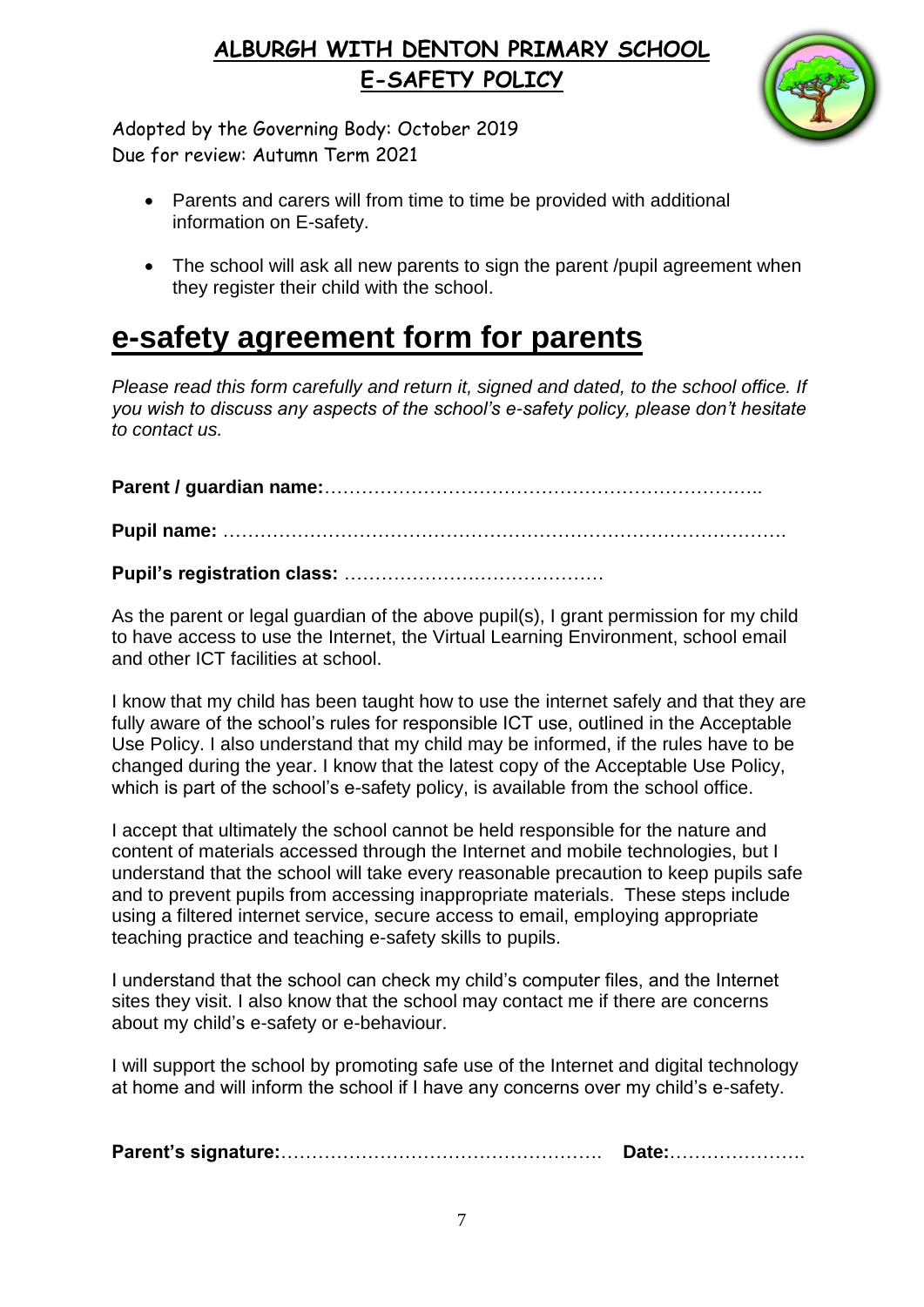

Adopted by the Governing Body: October 2019 Due for review: Autumn Term 2021



# **ALBURGH WITH DENTON CE PRIMARY SCHOOL**

## **ICT Code of Conduct for Staff, Governors and Visitors**

ICT and the related technologies such as email, the Internet and mobile devices are an expected part of our daily working life in school. This code of conduct is provided to ensure that all users are aware of their responsibilities when using any form of ICT provided by or directed by Norfolk County Council. All such users will be issued with this code of conduct. Any concerns or clarification should be discussed with the **Headteacher** 

- $\triangleright$  All staff, Governors and visitors understand that ICT includes a wide range of systems, including mobile phones, PDAs, digital cameras, laptops and tablets
- $\triangleright$  All staff understand that it is a disciplinary offence to use the school ICT system and equipment for any purpose not permitted by its owner. (Teaching Staff [http://www.schoolspeoplenet.norfolk.gov.uk/Teaching-](http://www.schoolspeoplenet.norfolk.gov.uk/Teaching-Staff/Working-in-a-Norfolk-School/Resolving-Issues/Disciplinary/index.htm)[Staff/Working-in-a-Norfolk-School/Resolving-Issues/Disciplinary/index.htm](http://www.schoolspeoplenet.norfolk.gov.uk/Teaching-Staff/Working-in-a-Norfolk-School/Resolving-Issues/Disciplinary/index.htm) Support Staff [http://www.schoolspeoplenet.norfolk.gov.uk/Support-](http://www.schoolspeoplenet.norfolk.gov.uk/Support-Staff/Working-in-a-Norfolk-school/Resolving-Issues/Disciplinary/index.htm)[Staff/Working-in-a-Norfolk-school/Resolving-Issues/Disciplinary/index.htm](http://www.schoolspeoplenet.norfolk.gov.uk/Support-Staff/Working-in-a-Norfolk-school/Resolving-Issues/Disciplinary/index.htm) )
- $\triangleright$  All staff, Governors and visitors will not disclose any passwords provided to them by the school or other related authorities.
- $\triangleright$  All staff, Governors and visitors understand that they are responsible for all activity carried out under their username
- $\triangleright$  Staff, Governors and visitors will not install any hardware or software on any school owned device without the permission of the Headteacher.
- $\triangleright$  All staff, Governors and visitors understand that their permitted use of the Internet and other related technologies is monitored and logged and will be made available, on request, to their Line Manager or Head teacher in line with any disciplinary procedures. This relates to all school owned devices, including laptops provided by the school.
- $\triangleright$  All staff, Governors and visitors will only use the school's email / Internet / Intranet / Learning Platform and any related technologies for uses permitted by the Head or Governing Body.
- $\triangleright$  All staff, Governors and visitors will ensure that all their school generated electronic communications are appropriate and compatible with their role.